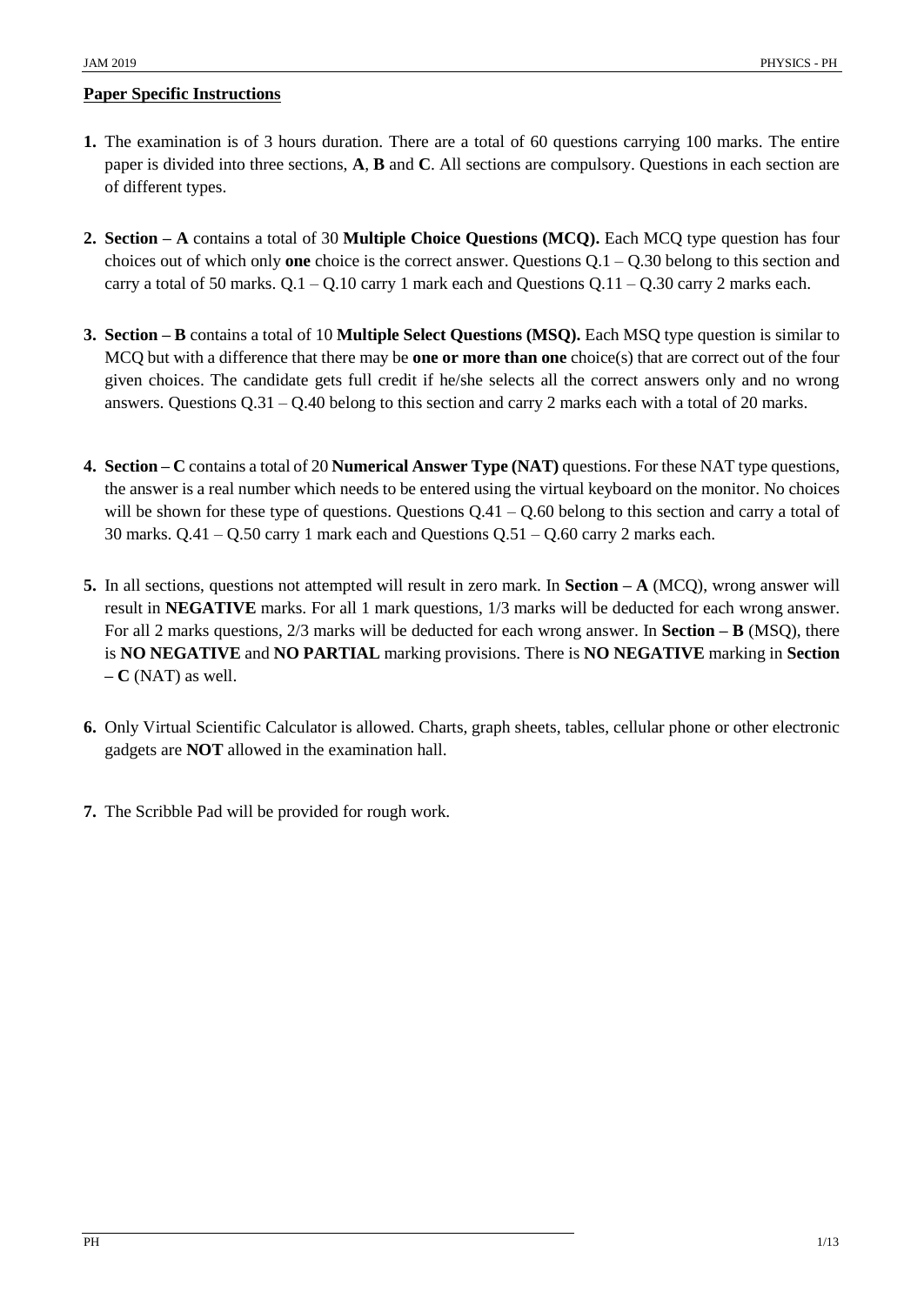# **SECTION – A**

#### **MULTIPLE CHOICE QUESTIONS (MCQ)**

### **Q. 1 – Q.10 carry one mark each.**

Q.1 The function  $f(x) = \frac{8}{x^2}$  $(x) = \frac{8}{2}$ 9  $f(x) = \frac{8x}{x^2}$ *x*  $=$  $\ddot{}$ is continuous everywhere except at

(A)  $x = 0$  (B)  $x = \pm 9$  (C)  $x = \pm 9i$  (D)  $x = \pm 3i$ 

Q.2 A classical particle has total energy *E*. The plot of potential energy (*U*) as a function of distance  $(r)$  from the centre of force located at  $r = 0$  is shown in the figure. Which of the regions are forbidden for the particle?



(A) I and II (B) II and IV (C) I and IV (D) I and III

Q.3 In the thermal neutron induced fission of  $^{235}$ U, the distribution of relative number of the observed fission fragments (Yield) versus mass number (*A*) is given by



Q.4 Which one of the following crystallographic planes represent (101) Miller indices of a cubic unit cell?

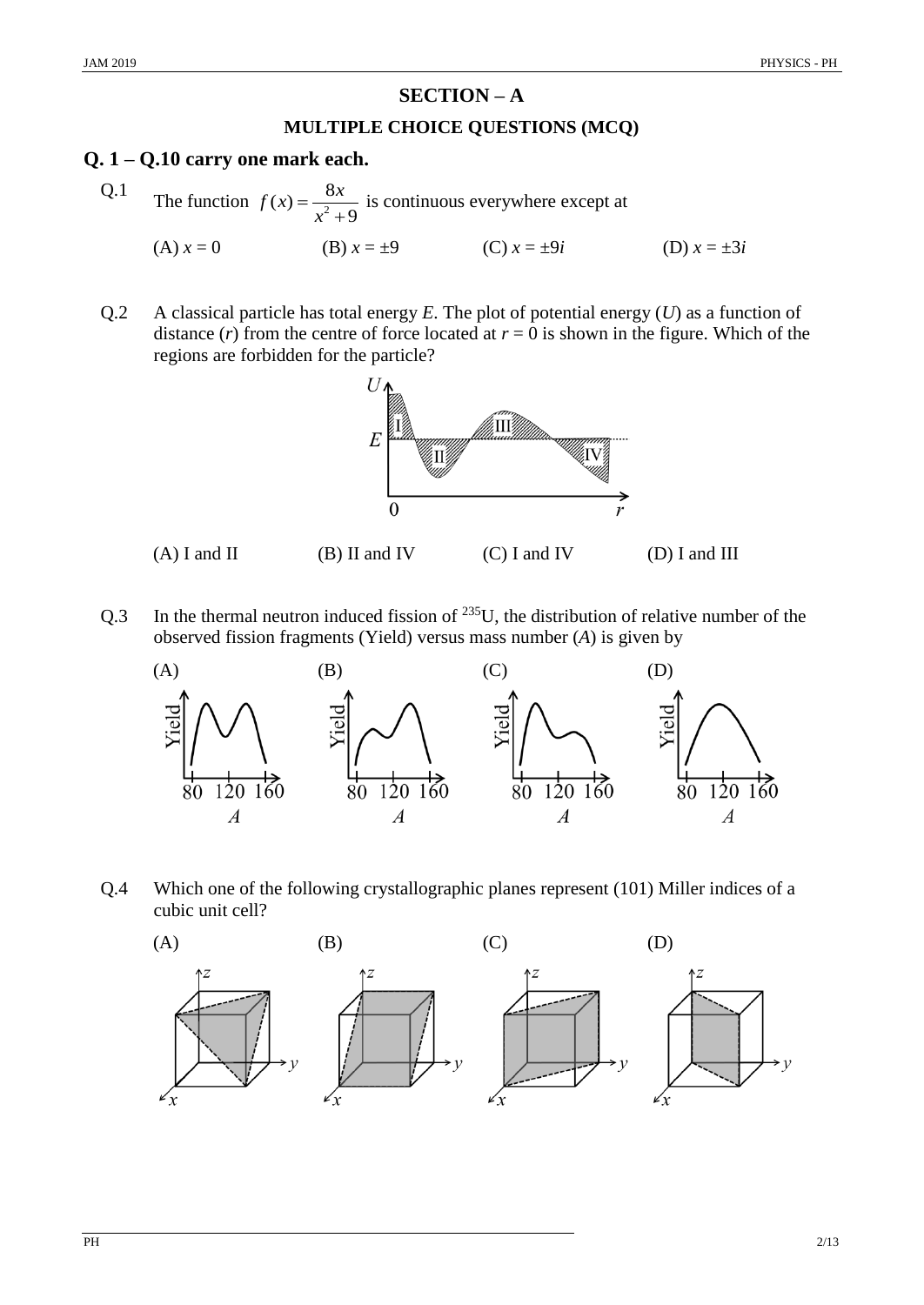Q.5 The Fermi-Dirac distribution function  $[n(\varepsilon)]$  is ( $k_B$  is the Boltzmann constant, T is the temperature and  $\varepsilon_F$  is the Fermi energy)

(A) (B) (C) 
$$
n(\varepsilon) = \frac{1}{e^{\frac{\varepsilon - \varepsilon_F}{k_B T}} - 1}
$$
 (B) (C) (D) 
$$
n(\varepsilon) = \frac{1}{e^{\frac{\varepsilon_F - \varepsilon}{k_B T}} - 1}
$$
 (D) 
$$
n(\varepsilon) = \frac{1}{e^{\frac{\varepsilon_F - \varepsilon}{k_B T}} + 1}
$$
 (E) 
$$
n(\varepsilon) = \frac{1}{e^{\frac{\varepsilon_F - \varepsilon}{k_B T}} + 1}
$$

 $0.6$  $\phi(x, y, z)$  is a scalar function which satisfies the Laplace equation, then the gradient of  $\phi$  is

- (A) Solenoidal and irrotational (B) Solenoidal but not irrotational
- (C) Irrotational but not solenoidal (D) Neither solenoidal nor irrotational
- Q.7 In a heat engine based on the Carnot cycle, heat is added to the working substance at constant

(A) Entropy (B) Pressure (C) Temperature (D) Volume

Q.8 Isothermal compressibility is given by

(A) 
$$
\frac{1}{V} \left( \frac{\partial V}{\partial P} \right)_T
$$
 (B)  $\frac{1}{P} \left( \frac{\partial P}{\partial V} \right)_T$  (C)  $-\frac{1}{V} \left( \frac{\partial V}{\partial P} \right)_T$  (D)  $-\frac{1}{P} \left( \frac{\partial P}{\partial V} \right)_T$ 

Q.9 For using a transistor as an amplifier, choose the correct option regarding the resistances of base-emitter  $(R_{BE})$  and base-collector  $(R_{BC})$  junctions

- -
- (A) Both  $R_{BE}$  and  $R_{BC}$  are very low (B) Very low  $R_{BE}$  and very high  $R_{BC}$
- (C) Very high  $R_{BE}$  and very low  $R_{BC}$  (D) Both  $R_{BE}$  and  $R_{BC}$  are very high

Q.10 A unit vector perpendicular to the plane containing  $\vec{A} = \hat{i} + \hat{j} - 2\hat{k}$  and  $\vec{B} = 2\hat{i} - \hat{j} + \hat{k}$  is

(A) 
$$
\frac{1}{\sqrt{26}}(-\hat{i}+3\hat{j}-4\hat{k})
$$
  
\n(B)  $\frac{1}{\sqrt{19}}(-\hat{i}+3\hat{j}-3\hat{k})$   
\n(C)  $\frac{1}{\sqrt{35}}(-\hat{i}+5\hat{j}-3\hat{k})$   
\n(D)  $\frac{1}{\sqrt{35}}(-\hat{i}-5\hat{j}-3\hat{k})$ 

#### **Q. 11 – Q. 30 carry two marks each.**

- Q.11 A thin lens of refractive index 3/2 is kept inside a liquid of refractive index 4/3. If the focal length of the lens in air is 10 cm, then its focal length inside the liquid is
	- (A) 10 cm (B) 30 cm (C) 40 cm (D) 50 cm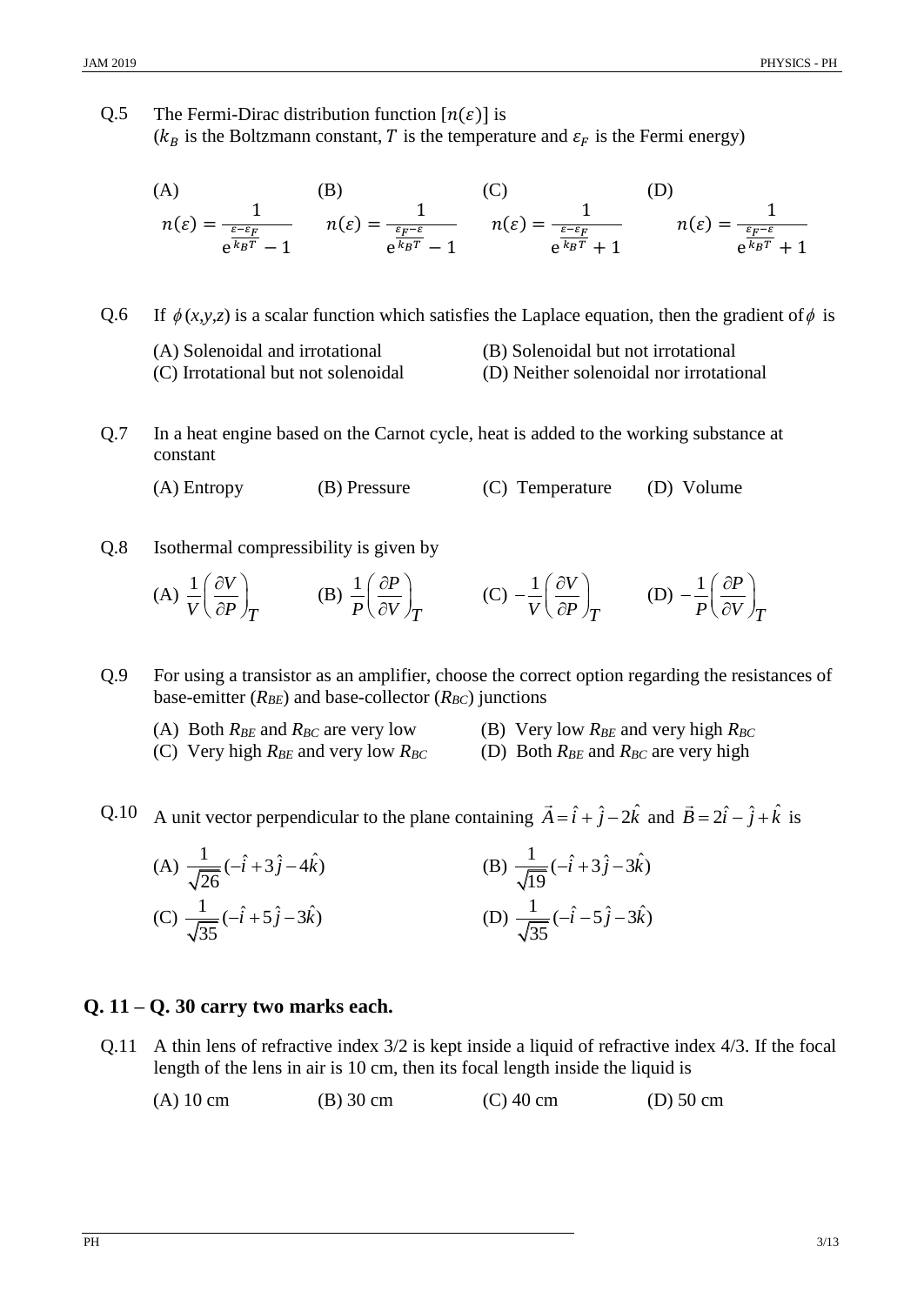| Q.12 | The eigenvalues of $\begin{pmatrix} 3 & i & 0 \\ -i & 3 & 0 \end{pmatrix}$ are | $\begin{pmatrix} 0 & 0 & 6 \end{pmatrix}$ |                                   |                          |                    |
|------|--------------------------------------------------------------------------------|-------------------------------------------|-----------------------------------|--------------------------|--------------------|
|      | $(A)$ 2, 4 and 6                                                               |                                           | (B) 2 <i>i</i> , 4 <i>i</i> and 6 | (C) 2 <i>i</i> , 4 and 8 | (D) $0, 4$ and $8$ |

Q.13 For a quantum particle confined inside a cubic box of side *L*, the ground state energy is given by  $E_0$ . The energy of the first excited state is

(A) 
$$
2E_0
$$
 \t\t (B)  $\sqrt{2} E_0$  \t\t (C)  $3E_0$  \t\t (D)  $6E_0$ 

Q.14 A small spherical ball having charge *q* and mass *m*, is tied to a thin massless nonconducting string of length *l*. The other end of the string is fixed to an infinitely extended thin non-conducting sheet with uniform surface charge density  $\sigma$ . Under equilibrium, the string makes an angle 45° with the sheet as shown in the figure. Then  $\sigma$  is given by (*g* is the acceleration due to gravity and  $\varepsilon_0$  is the permittivity of free space)

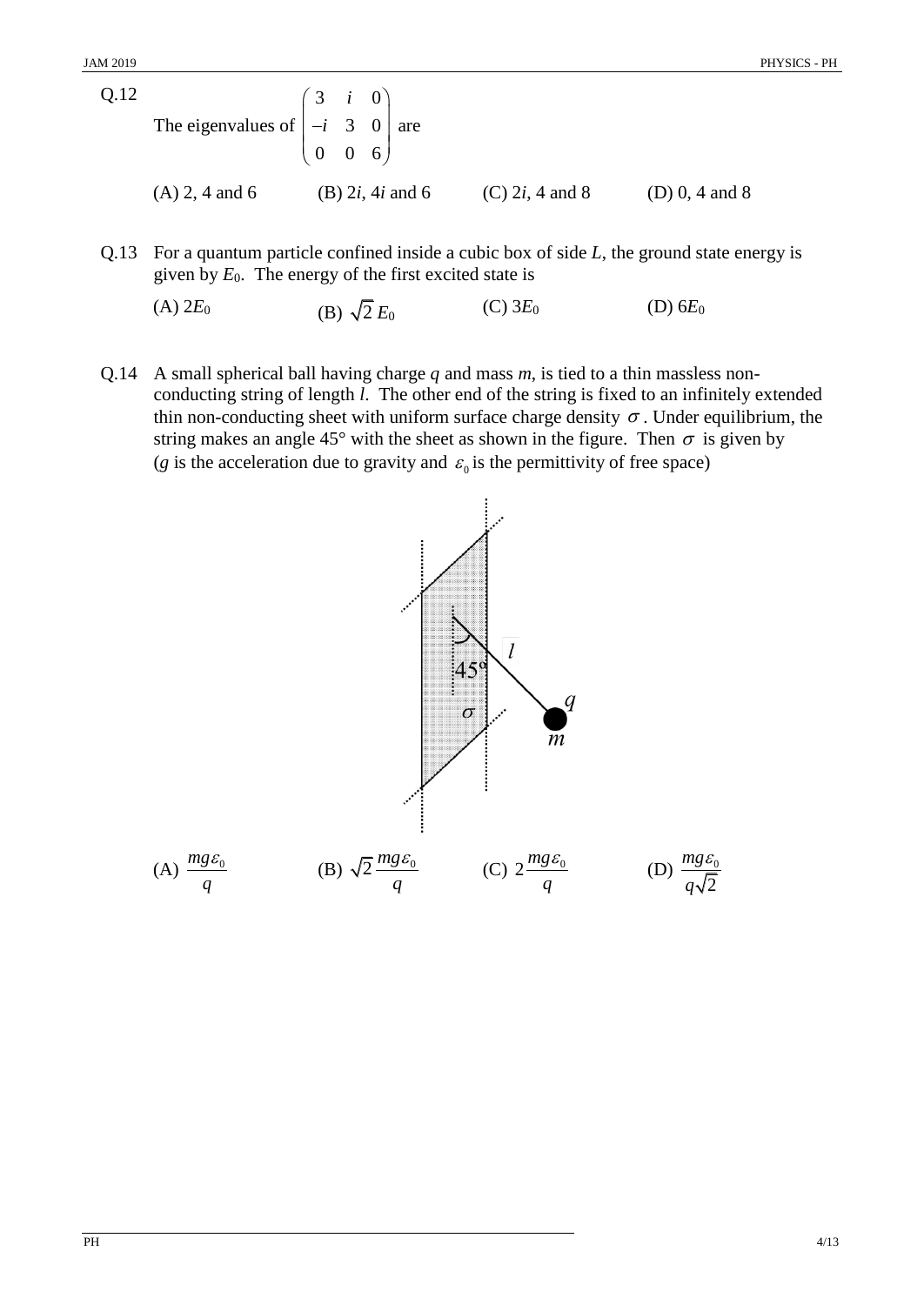Q.15 Consider the normal incidence of a plane electromagnetic wave with electric field given by  $\vec{E} = E_0 \exp[i(k_1 z - \omega t)]\hat{x}$  over an interface at  $z = 0$  separating two media [wave velocities  $v_1$  and  $v_2$  ( $v_2 > v_1$ ) and wave vectors  $k_1$  and  $k_2$ , respectively] as shown in figure. The magnetic field vector of the reflected wave is ( $\omega$  is the angular frequency)



Q.16 The output of following logic circuit can be simplified to



- Q.17 A red star having radius  $r_R$  at a temperature  $T_R$  and a white star having radius  $r_W$  at a temperature  $T_W$ , radiate the same total power. If these stars radiate as perfect black bodies, then
	- (A)  $r_R > r_W$  and  $T_R > T_W$  (B)  $r_R < r_W$  and  $T_R > T_W$ (C)  $r_R > r_W$  and  $T_R < T_W$  (D)  $r_R < r_W$  and  $T_R < T_W$
- Q.18 The mass per unit length of a rod (length 2 m) varies as  $\rho = 3x \text{ kg/m}$ . The moment of inertia  $\pi$  (in kg m<sup>2</sup>) of the rod about a perpendicular-axis passing through the tip of the rod (at  $x = 0$ ) is
	-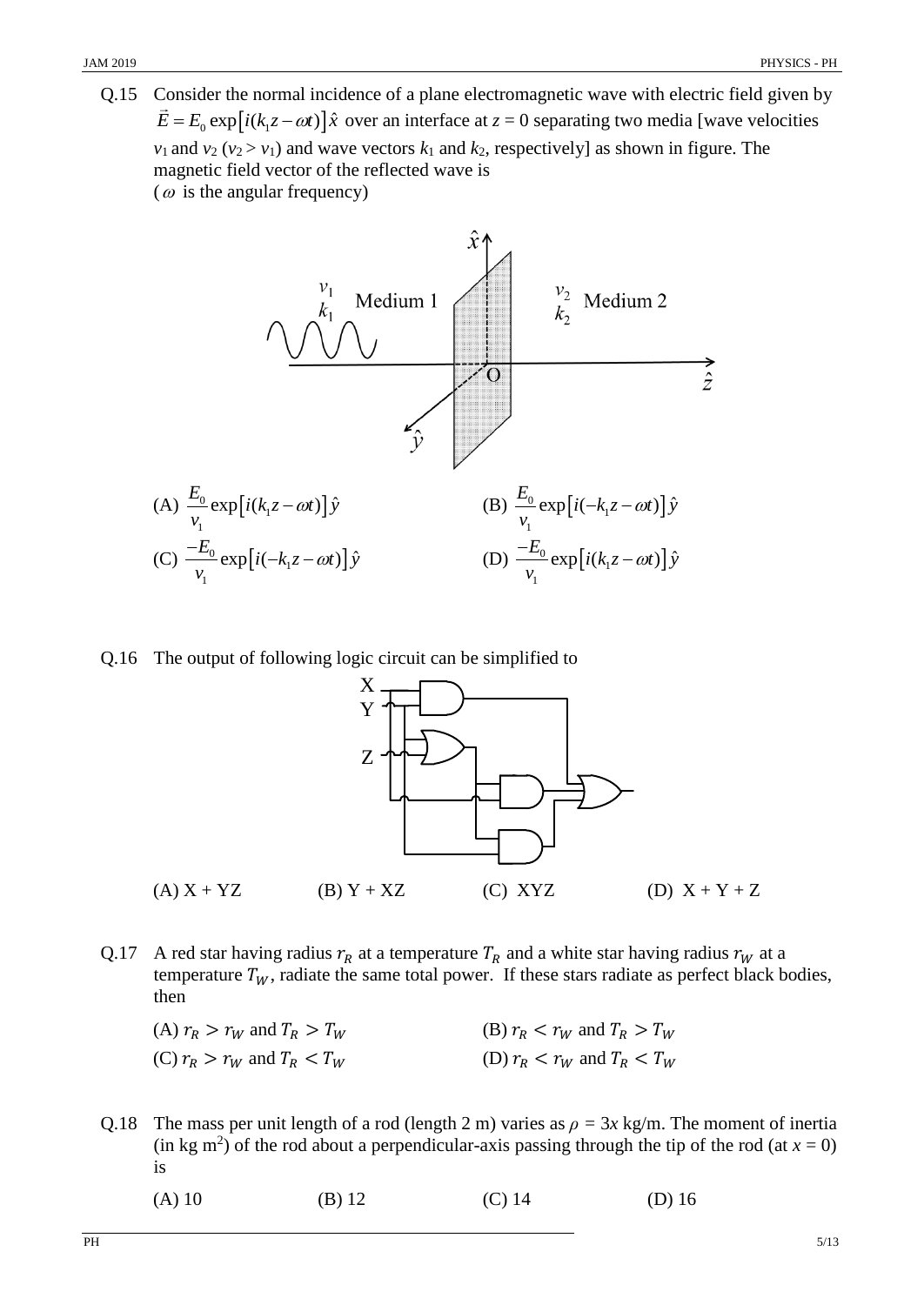Q.19 For a forward biased p-n junction diode, which one of the following energy-band diagrams is correct?

( $\varepsilon_F$  is the Fermi energy)



- Q.20 The amount of work done to increase the speed of an electron from  $c/3$  to  $2c/3$  is  $(c = 3 \times 10^8 \text{ m/s}$  and rest mass of electron is 0.511 MeV)
	- (A) 56.50 keV (B) 143.58 keV (C) 168.20 keV (D) 511.00 keV
- Q.21 The location of  $Cs<sup>+</sup>$  and  $Cl<sup>-</sup>$  ions inside the unit cell of CsCl crystal is shown in the figure. The Bravais lattice of CsCl is



- 
- (A) simple cubic (B) body centered orthorhombic
- 
- (C) face centered cubic (D) base centered orthorhombic
- Q.22 A  $\gamma$ -ray photon emitted from a <sup>137</sup>Cs source collides with an electron at rest. If the Compton shift of the photon is  $3.25 \times 10^{-13}$  m, then the scattering angle is closest to (Planck's constant  $h = 6.626 \times 10^{-34}$  J s, electron mass  $m_e = 9.109 \times 10^{-31}$  kg and velocity of light in free space  $c = 3 \times 10^8$  m/s)
	- $(A) 45^{\circ}$  $(B) 60^{\circ}$  $(C) 30^{\circ}$ (D)  $90^{\circ}$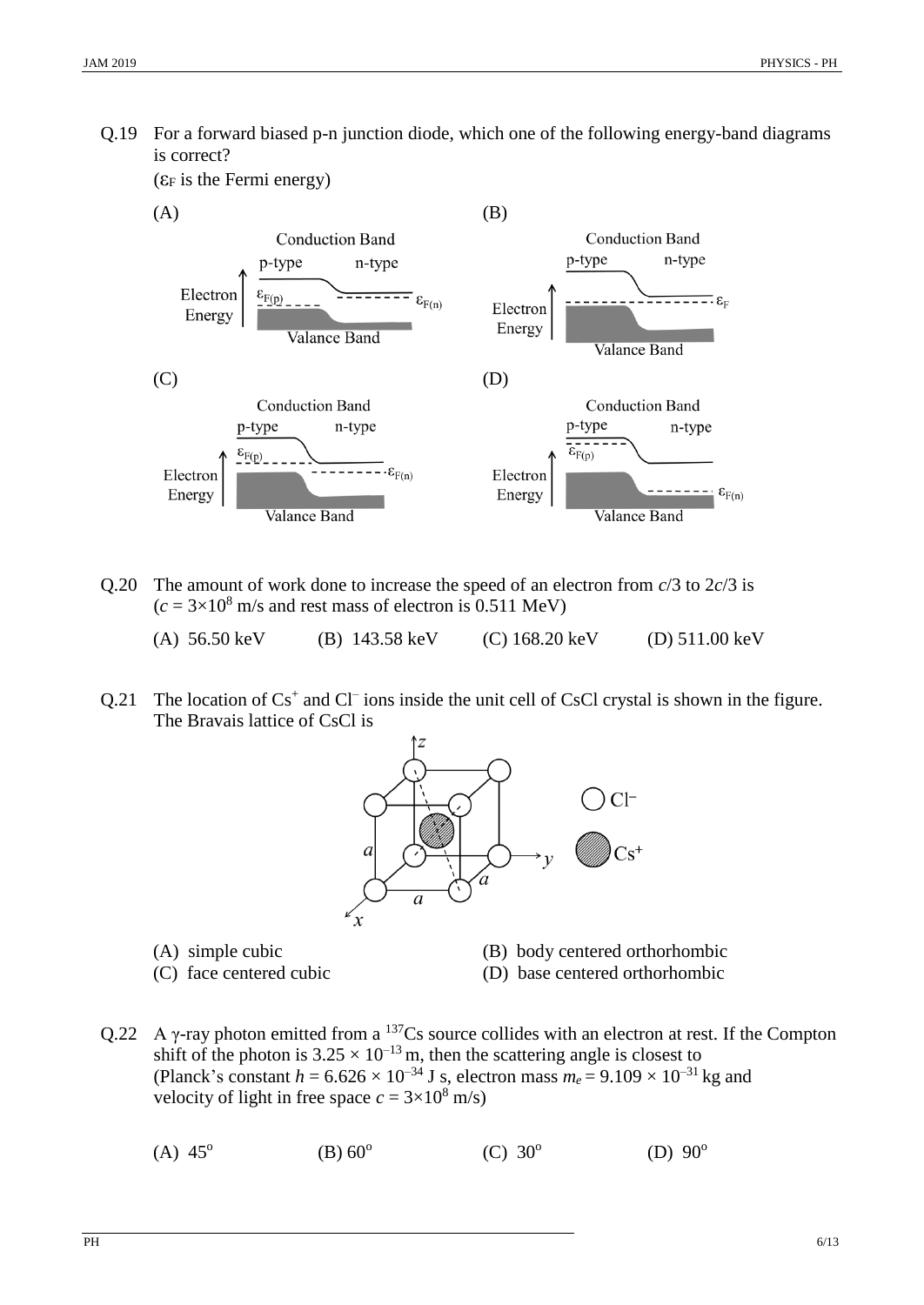- Q.23 During free expansion of an ideal gas under adiabatic condition, the internal energy of the gas
	-
	-
	- (A) Decreases (B) Initially decreases and then increases
	- (C) Increases (D) Remains constant
- Q.24 In the given phase diagram for a pure substance, regions I, II, III, IV, respectively represent



- (A) Vapor, Gas, Solid, Liquid (B) Gas, Vapor, Liquid, Solid (C) Gas, Liquid, Vapor, Solid (D) Vapor, Gas, Liquid, Solid
- 
- Q.25 Light of wavelength  $\lambda$  (in free space) propagates through a dispersive medium with refractive index  $n(\lambda) = 1.5 + 0.6\lambda$ . The group velocity of a wave travelling inside this medium in units of  $10^8$  m/s is

(A) 1.5 (B) 2.0 (C) 3.0 (D) 4.0

- Q.26 The maximum number of intensity minima that can be observed in the Fraunhofer diffraction pattern of a single slit (width 10  $\mu$ m) illuminated by a laser beam (wavelength  $0.630 \mu m$ ) will be
	- (A) 4 (B) 7 (C) 12 (D) 15
- Q.27 During the charging of a capacitor C in a series RC circuit, the typical variations in the magnitude of the charge  $q(t)$  deposited on one of the capacitor plates, and the current  $i(t)$  in the circuit, respectively are best represented by



(A) Fig. I and Fig. II (B) Fig. I and Fig. IV (C) Fig. III and Fig. II (D) Fig. III and Fig. IV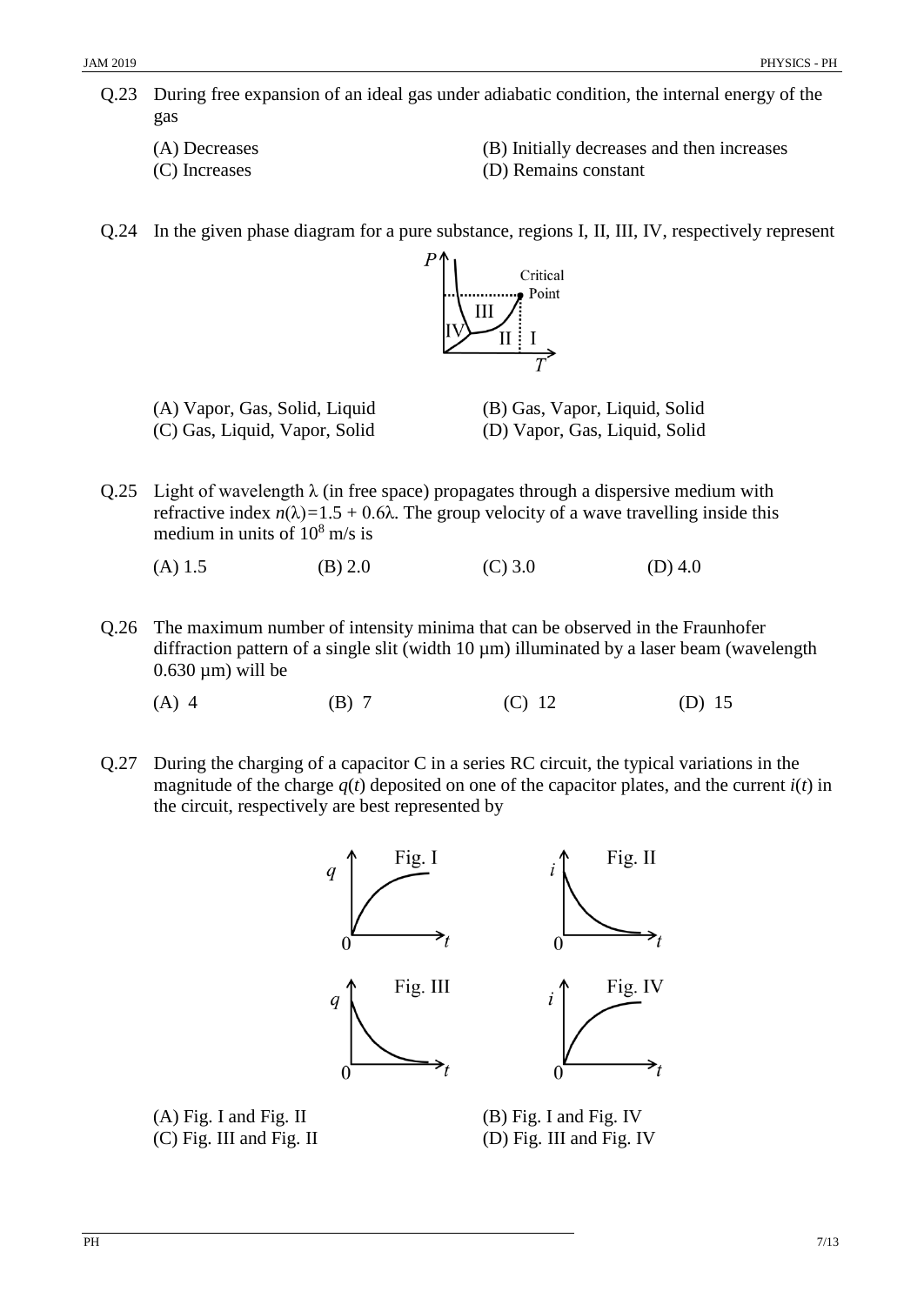Q.28 Which one of the following is an impossible magnetic field  $\vec{B}$ ?

(A) 
$$
\vec{B} = 3x^2z^2\hat{x} - 2xz^3\hat{z}
$$
  
\n(B)  $\vec{B} = -2xy \hat{x} + yz^2\hat{y} + \left(2yz - \frac{z^3}{3}\right)\hat{z}$   
\n(C)  $\vec{B} = (xz + 4y)\hat{x} - yx^3\hat{y} + \left(x^3z - \frac{z^2}{2}\right)\hat{z}$   
\n(D)  $\vec{B} = -6xz \hat{x} + 3yz^2\hat{y}$ 

- Q.29 If the motion of a particle is described by  $x = 5 \cos(8\pi t)$ ,  $y = 5 \sin(8\pi t)$  and  $z = 5t$ , then the trajectory of the particle is
	- (A) Circular (B) Elliptical (C) Helical (D) Spiral
- Q.30 A ball of mass *m* is falling freely under gravity through a viscous medium in which the drag force is proportional to the instantaneous velocity  $\nu$  of the ball. Neglecting the buoyancy force of the medium, which one of the following figures best describes the variation of *v* as a function of time *t*?



## **SECTION - B**

#### **MULTIPLE SELECT QUESTIONS (MSQ)**

### **Q. 31 – Q. 40 carry two marks each.**

- Q.31 The relation between the nuclear radius (*R*) and the mass number (*A*), given by  $R = 1.2 A^{1/3}$  fm, implies that
	- (A) The central density of nuclei is independent of *A*
	- (B) The volume energy per nucleon is a constant
	- (C) The attractive part of the nuclear force has a long range
	- (D) The nuclear force is charge dependent
- Q.32 Consider an object moving with a velocity  $\vec{v}$  in a frame which rotates with a constant angular velocity  $\vec{\omega}$ . The Coriolis force experienced by the object is
	- (A) along  $\vec{v}$
	- (B) along  $\vec{\omega}$
	- (C) perpendicular to both  $\vec{v}$  and  $\vec{\omega}$
	- (D) always directed towards the axis of rotation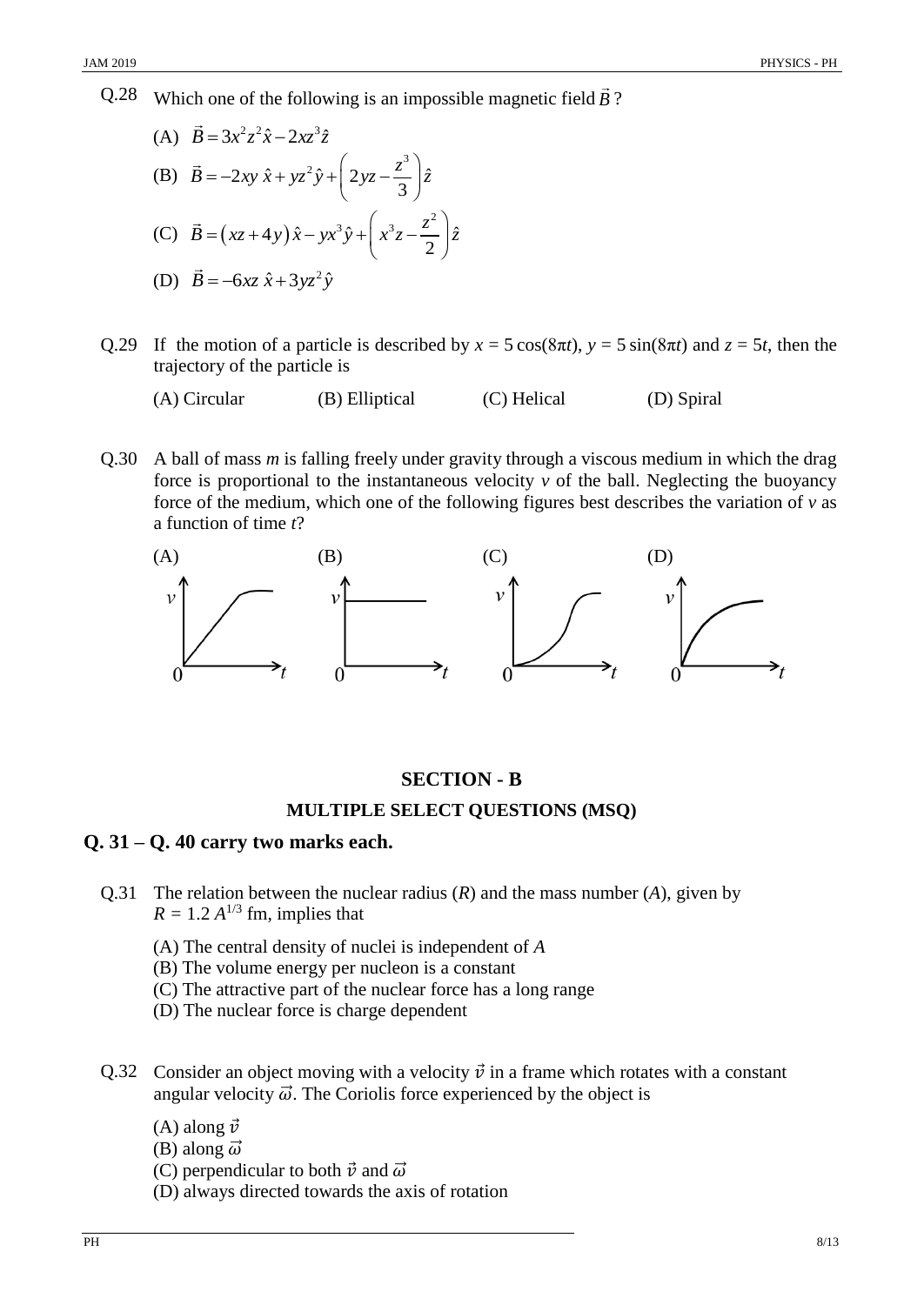- Q.33 The gradient of a scalar field  $S(x, y, z)$  has the following characteristic(s).
	- (A) Line integral of a gradient is path-independent
	- (B) Closed line integral of a gradient is zero
	- (C) Gradient of *S* is a measure of the maximum rate of change in the field *S*
	- (D) Gradient of *S* is a scalar quantity
- Q.34 A thermodynamic system is described by the *P, V, T* coordinates. Choose the valid expression(s) for the system.

(A) 
$$
\left(\frac{\partial P}{\partial V}\right)_T \left(\frac{\partial V}{\partial T}\right)_P = -\left(\frac{\partial P}{\partial T}\right)_V
$$
  
\n(B)  $\left(\frac{\partial P}{\partial V}\right)_T \left(\frac{\partial V}{\partial T}\right)_P = \left(\frac{\partial P}{\partial T}\right)_V$   
\n(C)  $\left(\frac{\partial V}{\partial T}\right)_P \left(\frac{\partial T}{\partial P}\right)_V = -\left(\frac{\partial V}{\partial P}\right)_T$   
\n(D)  $\left(\frac{\partial V}{\partial T}\right)_P \left(\frac{\partial T}{\partial P}\right)_V = \left(\frac{\partial V}{\partial P}\right)_T$ 

- Q.35 Which of the following statement(s) is/are true?
	- (A)Newton's laws of motion and Maxwell's equations are both invariant under Lorentz transformations.
	- (B) Newton's laws of motion and Maxwell's equations are both invariant under Galilean transformations.
	- (C) Newton's laws of motion are invariant under Galilean transformations and Maxwell's equations are invariant under Lorentz transformations.
	- (D)Newton's laws of motion are invariant under Lorentz transformations and Maxwell's equations are invariant under Galilean transformations.
- Q.36 For an underdamped harmonic oscillator with velocity *v*(*t*),
	- (A) Rate of energy dissipation varies linearly with *v*(*t*)
	- (B) Rate of energy dissipation varies as square of *v*(*t*)
	- (C) The reduction in the oscillator frequency, compared to the undamped case, is independent of  $v(t)$
	- (D) For weak damping, the amplitude decays exponentially to zero
- Q.37 Out of the following statements, choose the correct option(s) about a perfect conductor.
	- (A) The conductor has an equipotential surface
	- (B) Net charge, if any, resides only on the surface of conductor
	- (C) Electric field cannot exist inside the conductor
	- (D) Just outside the conductor, the electric field is always perpendicular to its surface
- Q.38 In the X-ray diffraction pattern recorded for a simple cubic solid (lattice parameter  $a = 1 \text{ Å}$ ) using X rays of wavelength 1 Å, the first order diffraction peak(s) would appear for the

| $(A)$ (100) planes | $(B)$ (112) planes |
|--------------------|--------------------|
| $(C)$ (210) planes | $(D)$ (220) planes |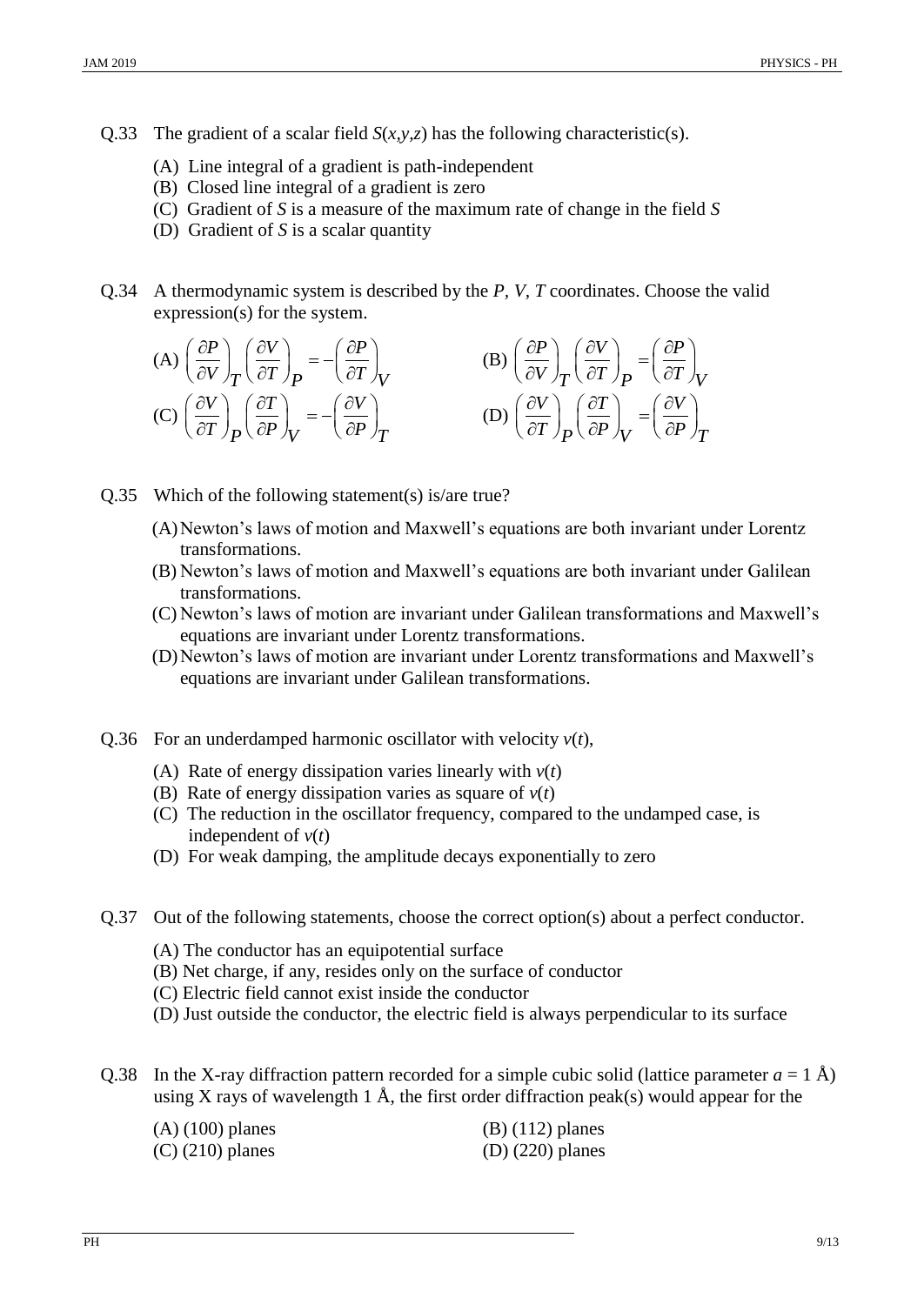Q.39 Consider a classical particle subjected to an attractive inverse-square force field. The total energy of the particle is E and the eccentricity is ε. The particle will follow a parabolic orbit if

| (A) $E > 0$ and $\epsilon = 1$ | (B) $E < 0$ and $\epsilon < 1$    |
|--------------------------------|-----------------------------------|
| (C) $E = 0$ and $\epsilon = 1$ | (D) $E < 0$ and $\varepsilon = 1$ |

Q.40 An atomic nucleus X with half-life  $T_X$  decays to a nucleus Y, which has half-life  $T_Y$ . The condition(s) for secular equilibrium is(are)

(A)  $T_X \cong T_Y$  (B)  $T_X < T_Y$  (C)  $T_X \ll T_Y$  (D)  $T_X \gg T_Y$ 

## **SECTION – C**

## **NUMERICAL ANSWER TYPE (NAT)**

## **Q. 41 – Q. 50 carry one mark each.**

- Q.41 In a typical human body, the amount of radioactive <sup>40</sup>K is  $3.24 \times 10^{-5}$  percent of its mass. The activity due to  ${}^{40}K$  in a human body of mass 70 kg is \_\_\_\_\_\_\_\_ kBq. (Round off to 2 decimal places) (Half-life of <sup>40</sup>K = 3.942  $\times$  10<sup>16</sup> s, Avogadro's number  $N_A$  = 6.022  $\times$  10<sup>23</sup> mol<sup>-1</sup>)
- Q.42 Sodium (Na) exhibits body-centered-cubic (BCC) crystal structure with atomic radius 0.186 nm. The lattice parameter of Na unit cell is mm. (Round off to 2 decimal places)
- Q.43 Light of wavelength 680 nm is incident normally on a diffraction grating having 4000 lines/cm. The diffraction angle (in degrees) corresponding to the third-order maximum is (Round off to 2 decimal places)
- Q.44 Two gases having molecular diameters  $D_1$  and  $D_2$ , and mean free paths  $\lambda_1$  and  $\lambda_2$ , respectively, are trapped separately in identical containers. If  $D_2 = 2D_1$ , then  $\lambda_1/\lambda_2 =$  \_\_\_\_\_\_\_\_\_. (Assume there is no change in other thermodynamic parameters)
- Q.45 An object of 2 cm height is placed at a distance of 30 cm in front of a concave mirror with radius of curvature 40 cm. The height of the image is \_\_\_\_\_\_\_\_ cm.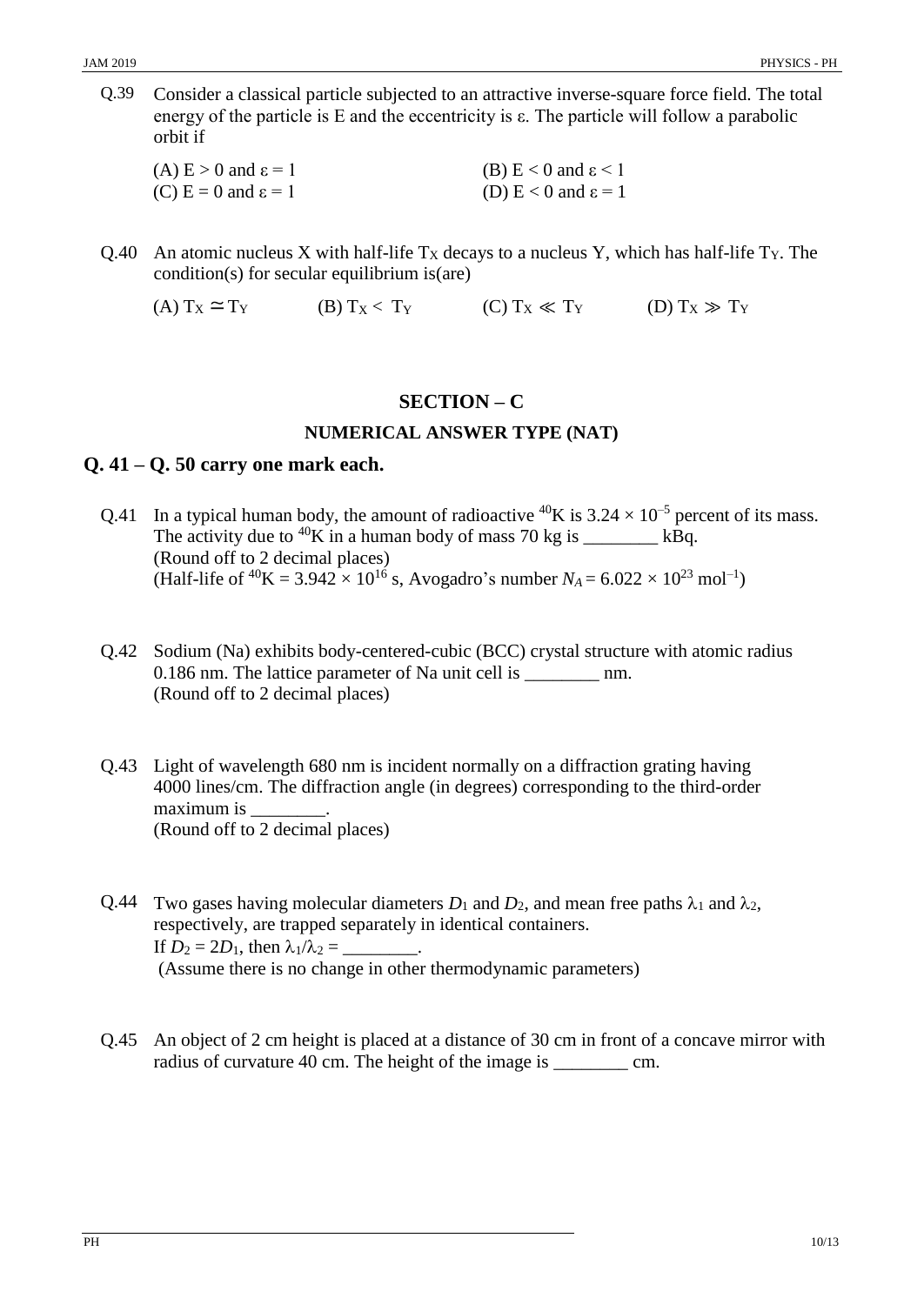Q.46 The flux of the function  $\vec{F} = (y^2)\hat{x} + (3xy - z^2)\hat{y} + (4yz)\hat{z}$  passing through the surface ABCD along  $\hat{n}$  is  $\_\_\_\_\_\_\_\_\_\_\$ . (Round off to 2 decimal places)



- Q.47 The electrostatic energy (in units of 0 1  $4\pi\varepsilon$ J) of a uniformly charged spherical shell of total charge  $5$  C and radius  $4$  m is (Round off to 3 decimal places)
- Q.48 An infinitely long very thin straight wire carries uniform line charge density  $8\pi \times 10^{-2}$  C/m. The magnitude of electric displacement vector at a point located 20 mm away from the axis of the wire is  $\_\_\_\_\_\_\_\_\_\_\_\_\_\_\_\_\_\_\$
- Q.49 The 7<sup>th</sup> bright fringe in the Young's double slit experiment using a light of wavelength 550 nm shifts to the central maxima after covering the two slits with two sheets of different refractive indices  $n_1$  and  $n_2$  but having same thickness 6  $\mu$ m. The value of  $|n_1-n_2|$  is

\_\_\_\_\_\_\_\_. (Round off to 2 decimal places)

Q.50 For the input voltage  $V_i = (200 \text{ mV}) \sin (400t)$ , the amplitude of the output voltage (V<sub>0</sub>) of the given OPAMP circuit is \_\_\_\_\_\_\_\_ V. (Round off to 2 decimal places)

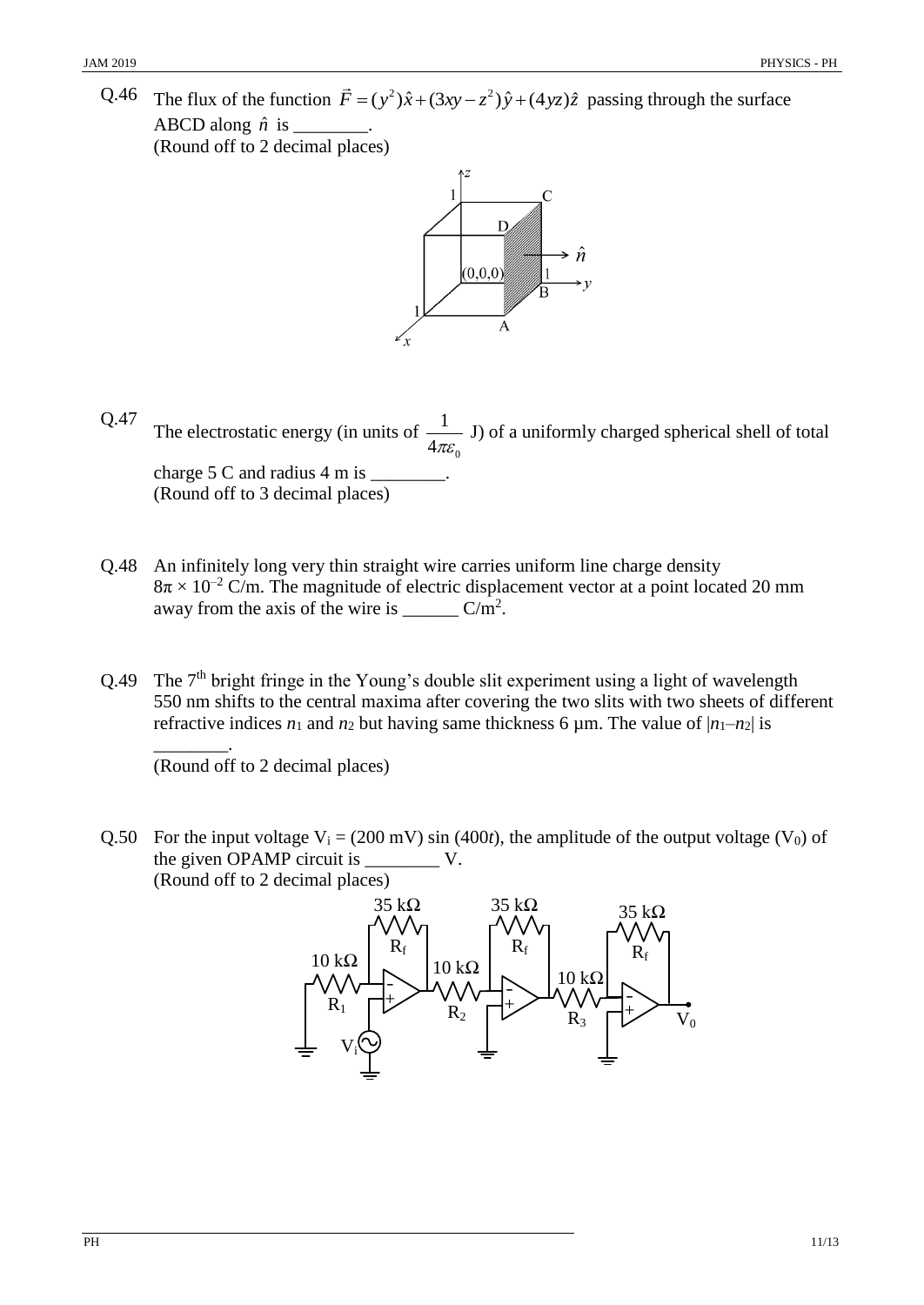## **Q. 51 – Q. 60 carry two marks each.**

Q.51 The value of emitter current in the given circuit is  $\mu A$ . (Round off to 1 decimal place)



Q.52  
The value of 
$$
\int_{0}^{3+i} (\overline{z})^2 dz \Big|_{0}^{2}
$$
, along the line  $3y = x$ , where  $z = x + iy$  is \_\_\_\_\_\_\_.

(Round off to 1 decimal place)

- Q.53 If the wavelength of  $K\alpha_2$  X-ray line of an element is 1.544Å, then the atomic number (*Z*) of the element is \_\_\_\_\_\_\_\_. (Rydberg constant  $R = 1.097 \times 10^7$  m<sup>-1</sup> and velocity of light  $c = 3 \times 10^8$  m/s)
- Q.54 A proton is confined within a nucleus of size  $10^{-13}$  cm. The uncertainty in its velocity is  $\times 10^8$  m/s. (Round off to 2 decimal places) (Planck's constant  $h = 6.626 \times 10^{-34}$  J s and proton mass  $m_p = 1.672 \times 10^{-27}$  kg)

Q.55 Given the wave function of a particle  $\psi(x) = \sqrt{\frac{2}{\pi}} \sin \left( \frac{\pi}{x} x\right)$  $\frac{1}{L}$  sin  $\left(\frac{1}{L}\right)$  $\psi(x) = \sqrt{\frac{2}{x}} \sin \left( \frac{\pi}{x} x \right)$  for  $f(x) = \sqrt{\frac{2}{L}} \sin\left(\frac{\pi}{L}x\right)$  for  $0 < x < L$  and 0 elsewhere, the probability of finding the particle between  $x = 0$  and  $x = L/2$  is \_\_\_\_\_\_. (Round off to 1 decimal place)